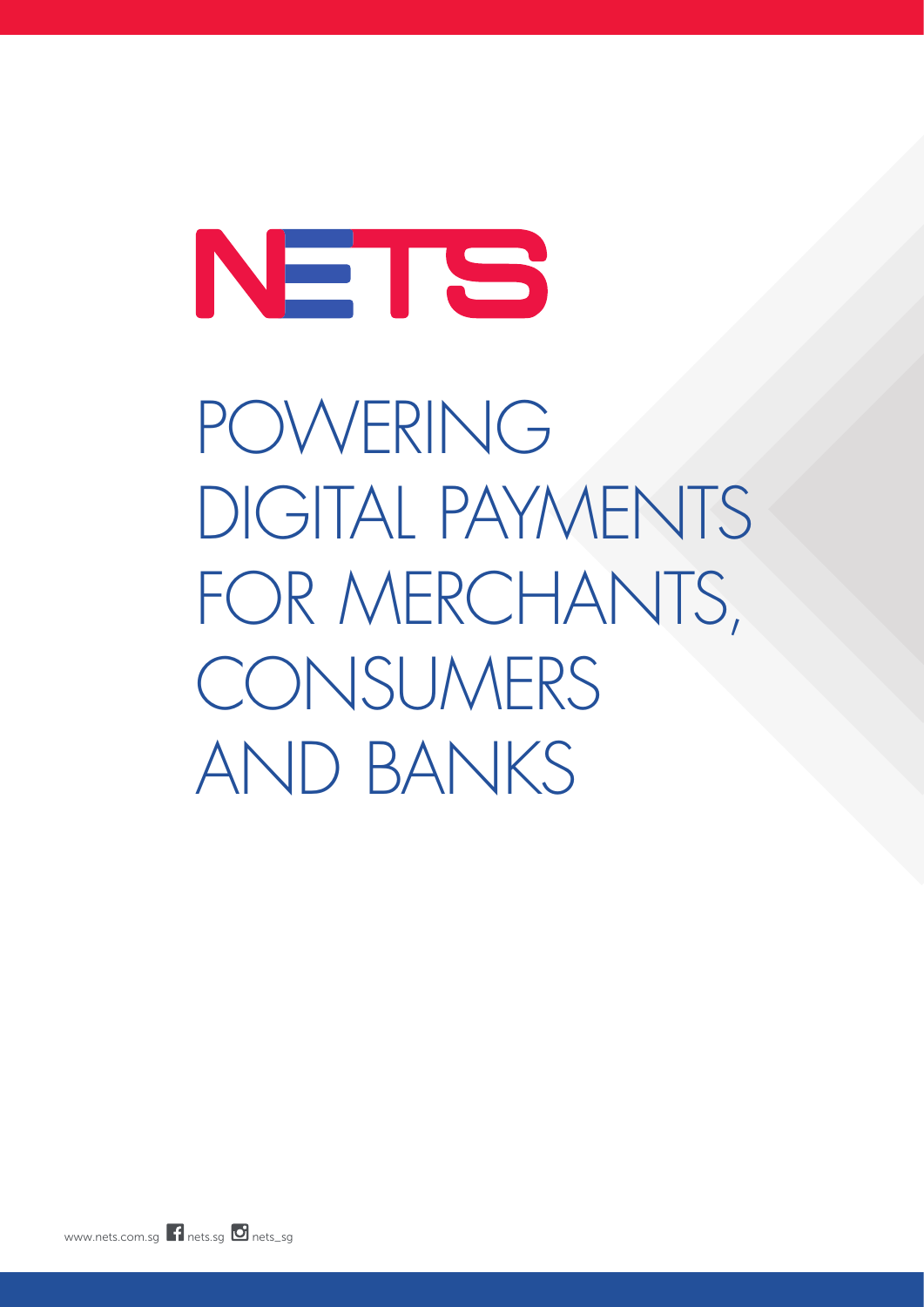## DIGITAL PAYMENTS FOR EVERYONE

#### For over 30 years, the NETS Group has been at the forefront of cashless payments in Singapore.

From the first PIN debit payment enabling Singaporeans to make card payments at retail stores in 1986, to paying for meals at the hawker centre with a mobile phone in 2017, NETS has been continuously innovating over the years to capitalise on technological advancements and keep ahead of changing consumer needs.

The Group provides a full suite of payments and financial processing services including direct debit and credit payments at point-of-sale (NETS) and online (eNETS), mobile payments (NETSPay), card services (CashCard, FlashPay card), electronic funds transfer (FAST, Paynow, GIRO) and cheque processing services (CTS).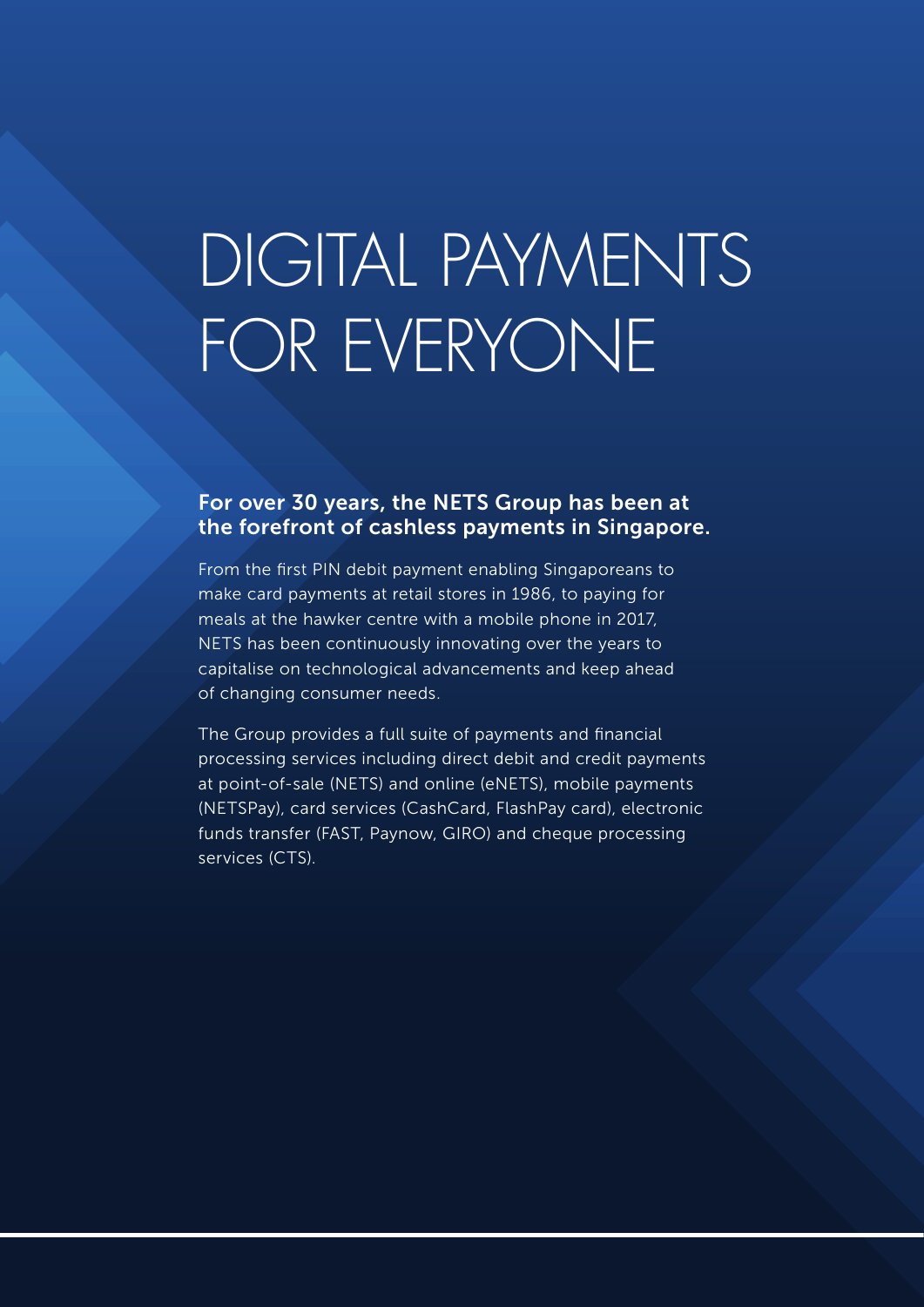## Towards a cashless society

In 1985, Singapore embarked on an ambitious plan to push the country towards becoming a cashless society.

The introduction of Interbank GIRO (enabling the public to pay their bills electronically) and the implementation of the NETS debit scheme (allowing consumers to make purchases at retail stores with just a card and PIN) were the start of a more-than-30-year journey that has seen numerous cashless payment innovations added to Singapore's economy.

Today, NETS is an integral part of daily life in Singapore. From shopping to transport, paying bills and fees, or transferring money, NETS ensures that payments are made swiftly and securely each and every time.

## Simple, Secure, Seamless Payments Experience

NETS powers your daily life with simple, secure and seamless digital payment options.

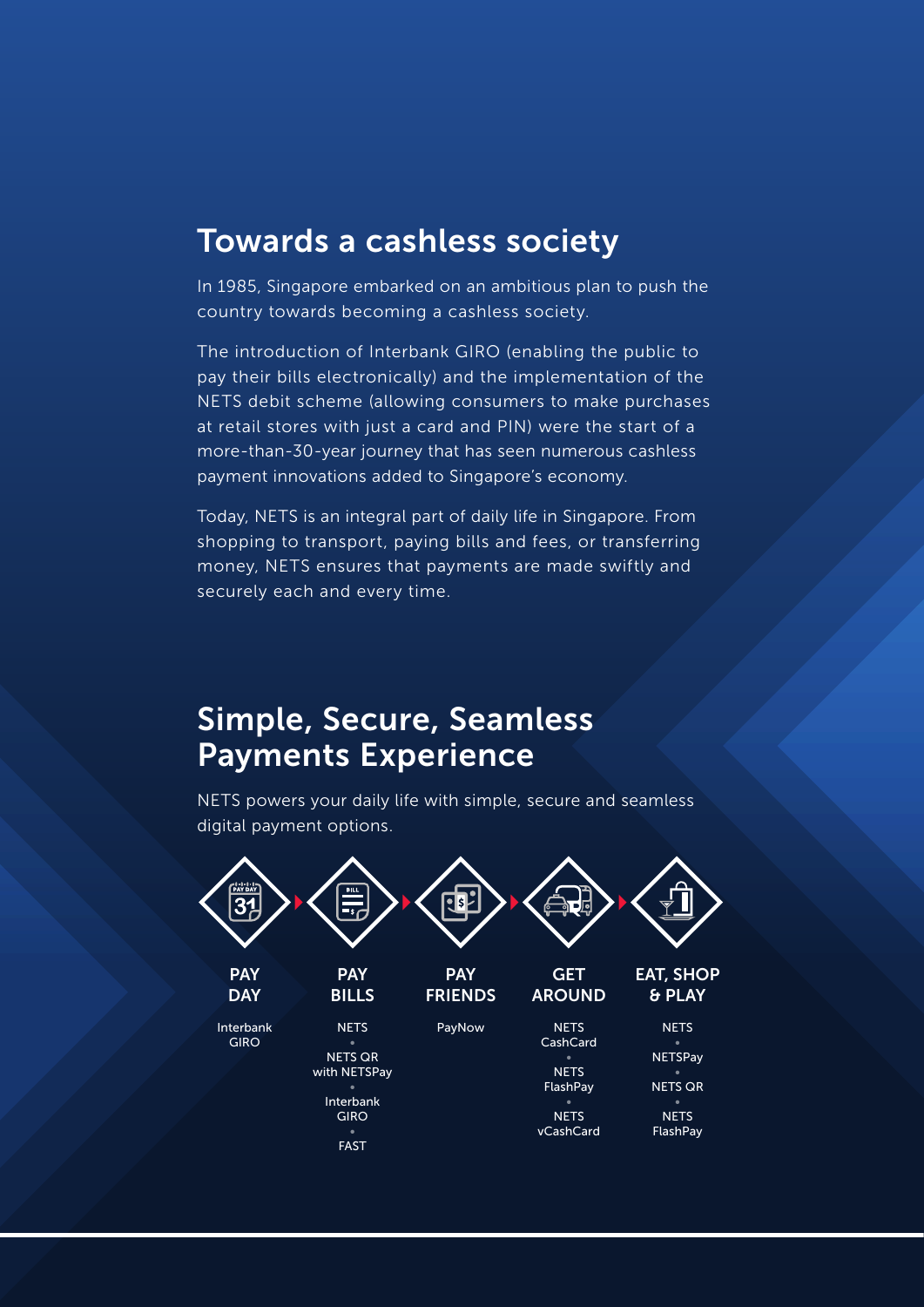## Payments network

NETS operates Singapore's national debit scheme enabling customers of DBS Bank/POSB, HSBC, Maybank, OCBC Bank, Standard Chartered Bank and UOB to make payments using their physical/ contactless ATM cards or mobile devices at more than 100,000 acceptance points in Singapore including major retailers, food courts, hawker centres, convenience stores and supermarkets.

The nationwide acceptance infrastructure is the largest in Singapore and includes 35,000 Unified Point-of-Sale (Unified POS) terminals (which accept NETS, NETS FlashPay, debit and credit cards such as VISA, Mastercard, American Express, UnionPay and JCB) and 30,000 QR acceptance points (for payments via NETSPay, PayLah!, Pay Anyone and Mighty).

NETS is one of the most widely used payment schemes in Singapore with some S\$24 billion in transaction value processed in 2016. In 2011, NETS' debit system was designated as a national payment system by the Monetary Authority of Singapore (MAS) in view of its importance to the financial system in Singapore.

Through eNETS, consumers can make online/ mobile payments via direct debit or credit card at several merchants including for Singapore government services, airline bookings, bill/fine payments at AXS m-station and purchases on Taobao.com and Tmall Marketplace.

In 2017, NETS unveiled the next generation of cashless payments with the launch of the NETS QR Code and NETSPay.

**NETSPay** enables NETS cardholders to digitize (store) multiple NETS ATM Bankcards onto their mobile phones for payments at all NETS terminals, doing away with the need to carry their physical ATM card.

The **NETS QR** Code is a standardised QR code able to accept payments from different mobile apps including NETSPay, DBS Paylah!, OCBC's PayAnyone and UOB's Mighty. This means merchants need only display one QR code to accept multiple payments.

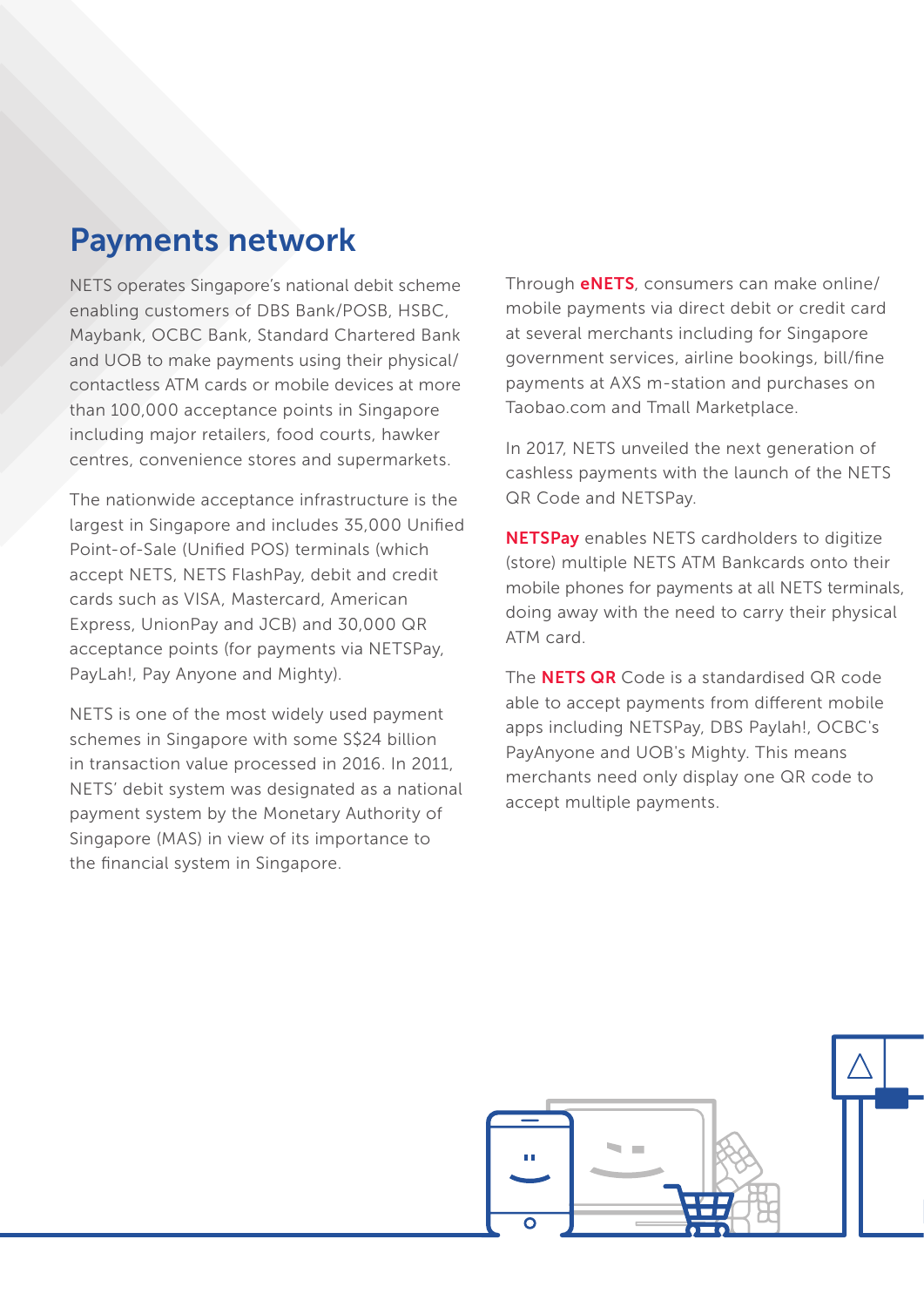#### MERCHANT SERVICES

NFTS is one of the most cost-effective and efficient payment modes for merchants. NETS merchants receive their funds the next working day and can access their daily transaction and reconciliation reports online via the Merchant **Connect** website or on the go via the mobile app.

#### DEVELOPER COMMUNITY

In 2017, NETS launched the NETS Developer Portal, a website that stores all NETS APIs, to give developers access to NETS' API library, view sample codes and conduct sandbox testing.

Developers will have greater transparency on NETS APIs, enabling them to better integrate their services with NETS' solutions and improve speed-to-market for innovative new offerings.

## Card services

NETS issues two multipurpose stored value cards – the CashCard and the FlashPay card.

Singapore was one of the first countries in the world to introduce an electronic prepaid card on a nationwide basis with the **CashCard**. It was adopted as the sole payment mode for Singapore's famed road toll payment system (Electronic Road Pricing) in 1997 with the introduction of the in-vehicle unit and continues to be widely used for motoring payments (toll, car park and ERP charges).

The CashCard was upgraded in 2015 with the launch of the **NETS vCashCard**, allowing motorists to pay for their ERP charges using their credit/debit cards (issued by all local banks) without the need for a physical stored value card.

The contactless **NETS FlashPay** card is a multipurpose card that can be used for public transportation (MRT/ LRT, public buses and taxis), retail purchases at all NETS terminals island-wide, and motoring charges.

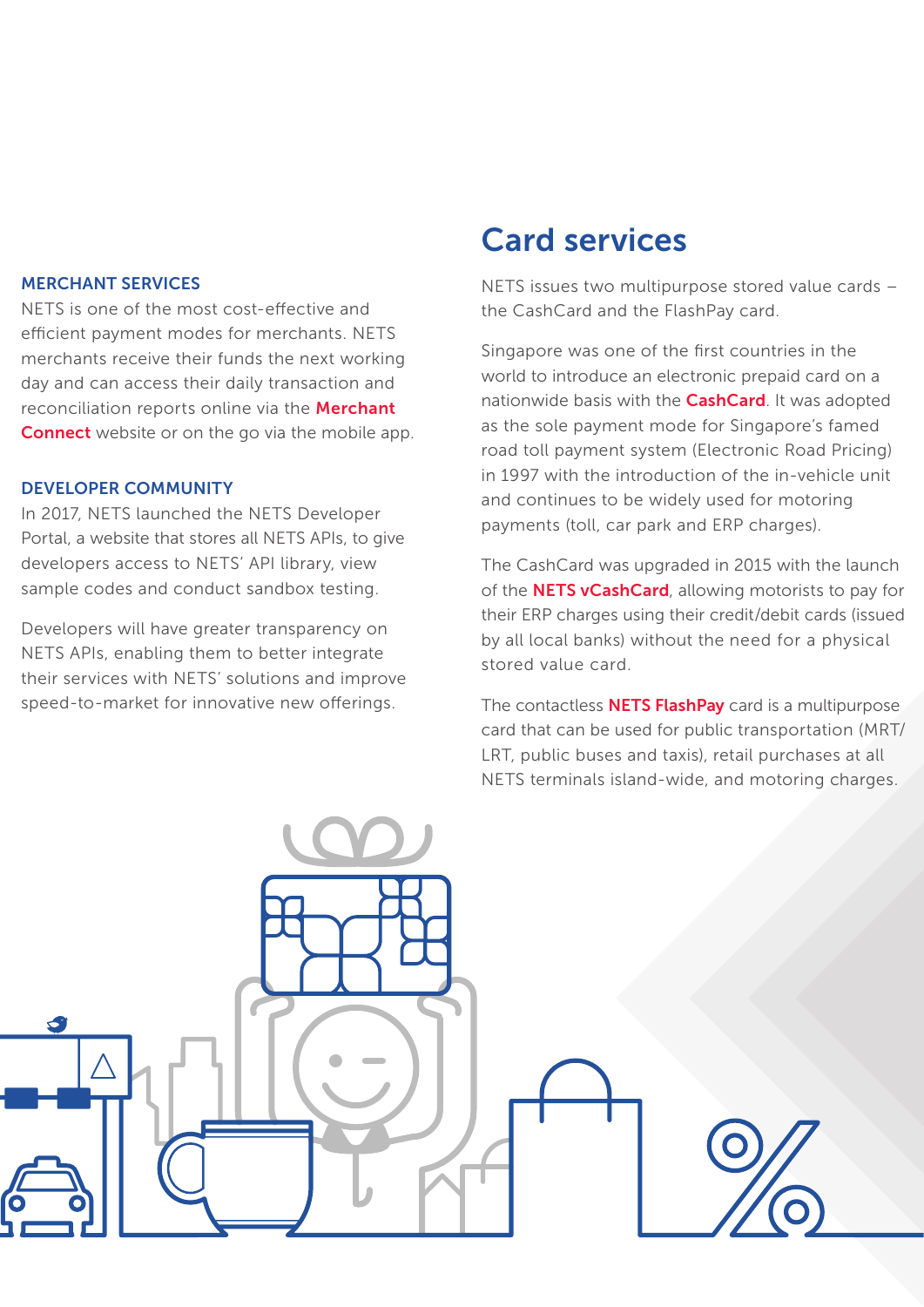The FlashPay platform also enables merchants to deploy their own loyalty programmes using the same card. The Retailer Stored Value Programme (RSVP) enables merchants to issue prepaid items/dollars on the NETS FlashPay card which can be topped up or redeemed at NETS terminals. RSVP is capable of storing items/dollars from up to 20 different merchants, reducing the need for consumers to carry numerous coupon cards in their wallets.

NETS operates an ISO 9002, VISA and MasterCardcertified card centre that personalises more than 5 million cards a year, including ATM, credit and debit cards as well as the CashCard and NETS FlashPay card.

## Electronic Funds Transfer

**GIRO** is an electronic direct debit mechanism widely used by consumers to pay bills such as public sector fees and charges, seasons parking charges, and telecommunications and utilities fees to Singapore government agencies and other billing organisations. A substantial portion of recurring charges incurred by households in Singapore, such as for personal income tax and school fees, is made through GIRO.

**FAST** (Fast And Secure Transfers) was introduced in 2014 in response to the increasing demand from consumers and businesses for funds transfer that was faster and more efficient than existing mechanisms. FAST is offered by 18 banks and allows for real-time transfers of Singapore Dollar funds from one participating bank to another in Singapore.

FAST was awarded 1st runner-up for the Most Innovative Use of Infocomm Technology (Private Sector – General) at the 2014 National Infocomm Awards.

PayNow is an enhanced peer-to-peer funds transfer service that uses individuals' mobile numbers or Singapore identification numbers to send and receive money instantly from one bank to another using FAST. It is available to customers of 7 participating banks – Citibank, DBS Bank/POSB, HSBC, Maybank, OCBC Bank, Standard Chartered Bank and UOB – which make up about 90 per cent of retail transaction volumes.

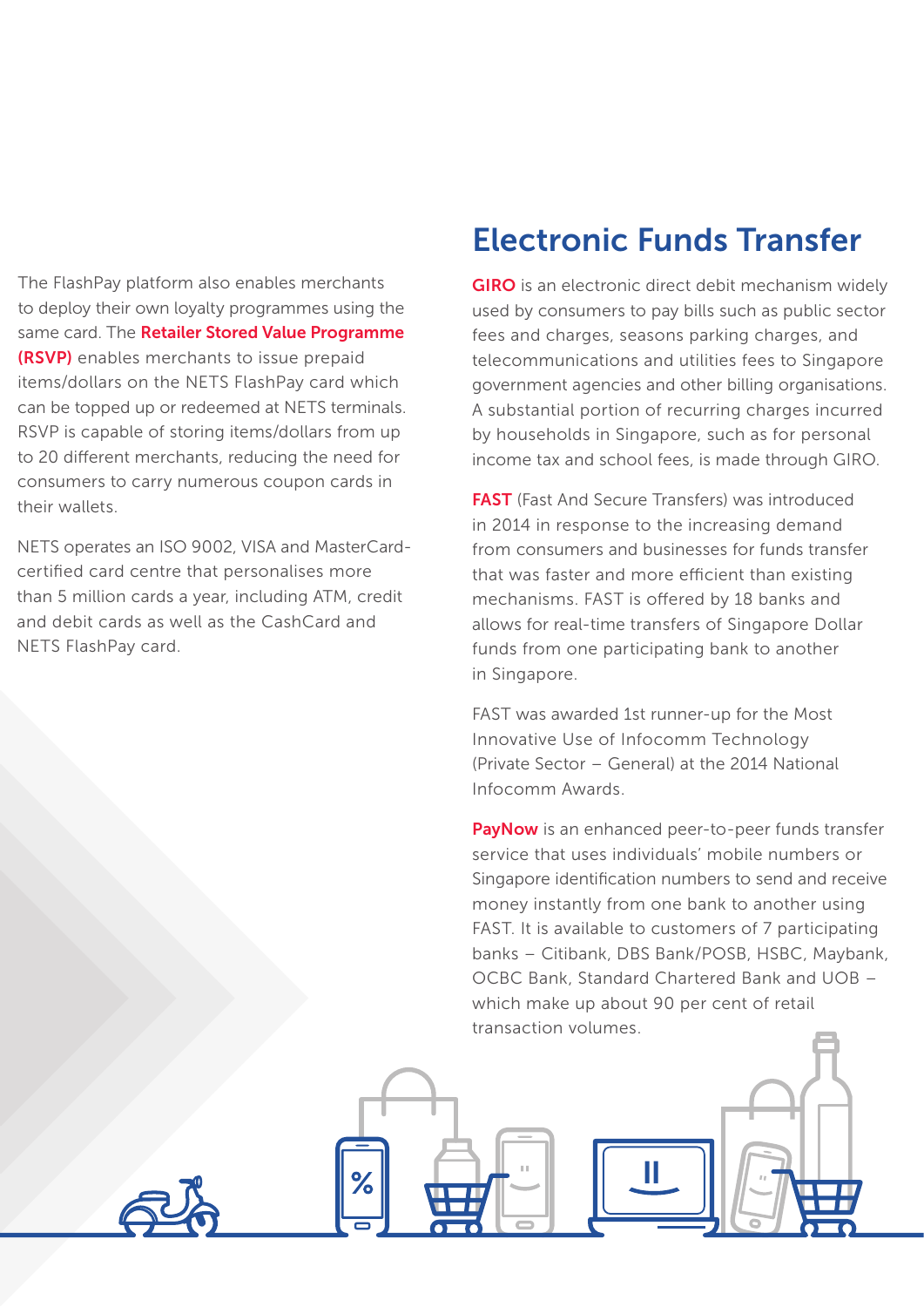## Clearing House

The NETS Group manages and operates the clearing and payment infrastructure for the Singapore Automated Clearing House (SACH). SACH provides the Singapore Dollar Cheque

Clearing System, US Dollar Cheque Clearing System and Interbank GIRO System, mainly processing interbank retail payments.

These systems are designated payment systems under the Payment Systems (Oversight) Act.

## Payment and Processing Solutions

The Group is the market leader for payment and clearing solutions (Real-Time Gross Settlement system and Cheque Truncation System) in the region with some S\$1 trillion in transaction value processed through its systems every year.

It jointly designed a payment blockchain solution with OCBC Bank used in a successful pilot payment transaction between the Bank and its subsidiaries for local and cross-border payment funds transfer services in November 2016.

The Group also provides bureau services that include cheque processing, lockbox services, document digitisation and imaging, as well as business continuity services.

## **Partnerships**

NETS is a member of the Asian Payment Network, which was established to create a common payment settlement platform within the Asia-Pacific region.

NETS and our APN partner, Malaysian Electronic Payment System (1997) Sdn Bhd (MEPS) operate a funds access service between Singapore and Malaysia allowing OCBC cardholders to perform ATM cash withdrawal services at all MEPS ATMs across Malaysia.

NETS has also partnered with APN partner PT Rintis Sejahtera in Indonesia to enable BCA cardholders to make payments at all NETS terminals using their domestic cards.

NETS is also a council member of UnionPay International.